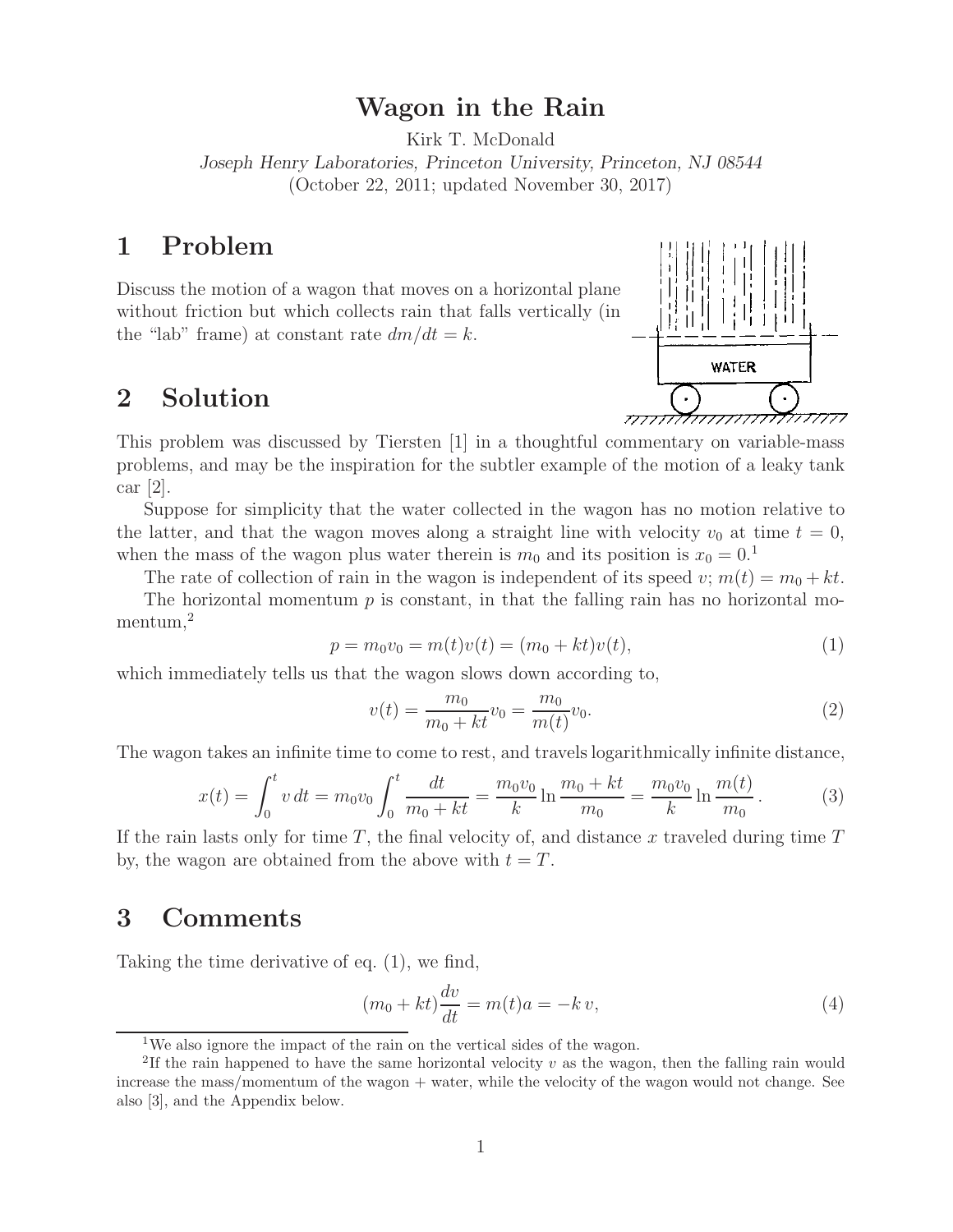where *a* is the acceleration of the wagon plus collected water. This form is suggestive, but its interpretation is problematic, as noted by Tiersten [1].

One can note that the horizontal velocity of the rain relative to the wagon is  $-v$ , so that in the instantaneous rest frame of the wagon the rain transfers momentum to the wagon at rate  $dp'/dt' = -kv$ , which effect can be interpreted as a force  $F' = -kv$  on the wagon.

The wagon has no acceleration in its rest frame, so the total force on the wagon in this frame is  $F'_{total} = -m(t')a - kv = 0$ , where the term  $-m(t')a$  is a "fictitious" (coordinate) force.

In the "lab" frame (in which the rain falls vertically) there are no "fictitious" forces, so we are led to say that the rain exerts horizontal force  $\ddot{F} = F' = -kv$  on the wagon plus the collected rain, which is a reaction to the wagon giving momentum to the collected rain at rate *kv*.

The difficulty with this association is that in the lab frame there appears to be no net "external" force on the system consisting of the wagon and water therein. We can say that in the "lab" frame there are two equal and opposite (horizontal) forces, *kv* and <sup>−</sup>*kv*, but it is delicate to say what these forces act on. And, it seems that the system has acceleration without (net) force, according to the "lab"-frame analysis.

An interpretation is that the force *kv* acts on the water that is "newly collected" in the wagon, while the force  $-kv$  acts on the wagon plus water already collected. However, the notion of "newly collected" water is ill defined in the continuum limit; if the mass of the wagon plus collected water is  $m(t) = m_0 + kt$ , then the mass of the "newly collected" water goes to zero in the continuum limit, and the acceleration of the "newly collected" water goes to infinity.

Instead, if we think of individual drops of mass Δ*m* of rain hitting the wagon and being accelerated from horizontal velocity zero to *v* during some small but finite time  $\Delta t$ , each drop experiences a large but finite force  $v\Delta m/\Delta t$  from the water already collected in the wagon; and if *N* drops hit the wagon per second, the average force on the drops is  $N \Delta t \cdot v \Delta m / \Delta t =$ *kv* with  $k = N\Delta m$ . The reaction force of the drops on the water already in the wagon is <sup>−</sup>*kv*. These statements are logically consistent, but they invoke an implausible physical limit as  $N \to \infty$  and  $\Delta m$ ,  $\Delta t \to 0$  with  $N\Delta m = k$ .

It seems more straightforward just to do the analysis (1)-(3) based on the fact that in the "lab" frame  $F_{\text{total}} = 0 = dp_{\text{total}}/dt$ , without interpreting the results in terms of  $F = ma$ .

## **A Appendix: The Rain Has a Horizontal Velocity** *u*

*Feb. 11, 2022. This Appendix was suggested by Johan Otto.*

If the falling rain has horizontal velocity  $u$ , positive in the direction of  $v_0$ , when it is captured in the wagon, the momentum of the wagon changes at rate,

$$
\frac{dp}{dt} = \frac{dm}{dt}u = ku = \frac{d(mv)}{dt} = \dot{m}v + m\dot{v} = kv + (m_0 + kt)\dot{v},\tag{5}
$$

ignoring the effect of the impact of rain on the vertical walls of the wagon. In this approximation, the velocity of the wagon remains constant if  $u = v$ , while the velocity of the wagon